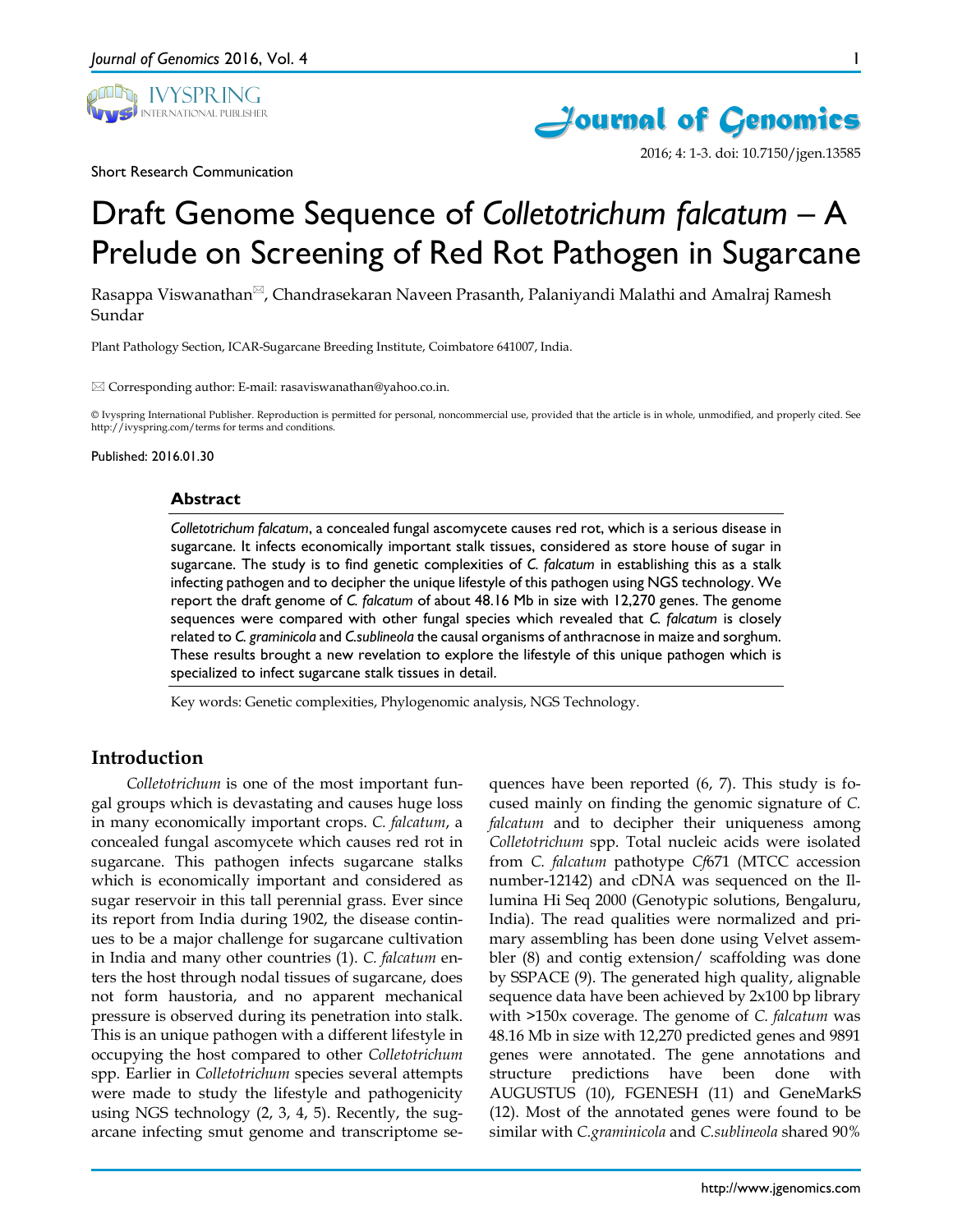and 84% genes respectively (**Fig. 1**). The genes encoding biotrophy-necrotrophy transition and membrane transporters were identified and comparative analysis revealed that the number of transporters encoded by *C. falcatum* is significantly more as compared to that encoded by several other *Colletotrichum* spp infecting other crops (2, 3, 4, 5). The genome of *C. falcatum* revealed presence of plant cell wall degrading enzymes (CWDE), Candidate Secretory Effectors (CSEPs), transposable elements, primary and secondary metabolites, membrane transporters, signaling molecules, CAZy, mating proteins and sclerotic development proteins. This study presents a draft genome sequence of *C. falcatum,* the destructive pathogen of sugarcane and an unique member in *Colletotrichum* family. The genomic information represents a high resource of the pathogen biology and we identified several putative genes/functions required for its pathogenesis. Further, this work will lead to understand biology, lifestyle and uniqueness of *C. falcatum* in establishing itself as an intriguing stalk infecting pathogen of sugarcane.



**Figure 1**. Genomic relation of *Colletotrichum falcatum* with other fungi based on whole genome consensus from Uniprot database.

#### **Nucleotide Sequence Accession Numbers**

This Whole Genome Shotgun project has been deposited at DDBJ/EMBL/GenBank under the accession LPVI00000000. The version described in this paper is version LPVI01000000.

## **Acknowledgement**

The authors are grateful to the Director of ICAR-Sugarcane Breeding Institute, Coimbatore, India for providing facilities and encouragement.

## **Competing Interests**

The authors have declared that no competing interest exists.

#### **References**

- 1. Viswanathan R. *Plant Disease: Red rot of sugarcane.* New Delhi, India: Anmol Publishers; 2010.
- 2. O'Connell RJ, Thon MR, Hacquard S, Amyotte SG, Kleemann J, Torres MF, Vaillancourt LJ. Lifestyle transitions in plant pathogenic *Colletotrichum* fungi deciphered by genome and transcriptome analyses. Nat Gene. 2012; 44:1060–1065.
- 3. Gan P, Ikeda K, Irieda H, Narusaka M, O'Connell RJ, Narusaka Y, Shirasu K. Comparative genomic and transcriptomic analyses reveal the hemibiotrophic stage shift of *Colletotrichum* fungi. New Phytol. 2012; 197:1236–1249.
- 4. Baroncelli R, Sanz-martín JM, Rech GE, Sukno SA, Thon MR. Draft genome sequence of *Colletotrichum sublineola*, a destructive pathogen of cultivated sorghum. Genome Announc. 2014; 2(3): 10–11. doi:10.1128/genomeA.00540-14.
- 5. Baroncelli R, Sreenivasaprasad S, Sukno SA, Thon MR, Holub E. Draft genome sequence of *Colletotrichum acutatum Sensu Lato* (*Colletotrichum fioriniae*). Genome Announc. 2014; 2(2):e00112-14. doi:10.1128/genomeA.00112-14.
- 6. Wu Q, Xu L, Guo J, Su Y, Que Y. Transcriptome profile analysis of sugarcane responses to *Sporisorium scitamineum* infection using solexa sequencing technology. BioMed Res Intern. 2013;: 298920. doi:10.1155/2013/298920.